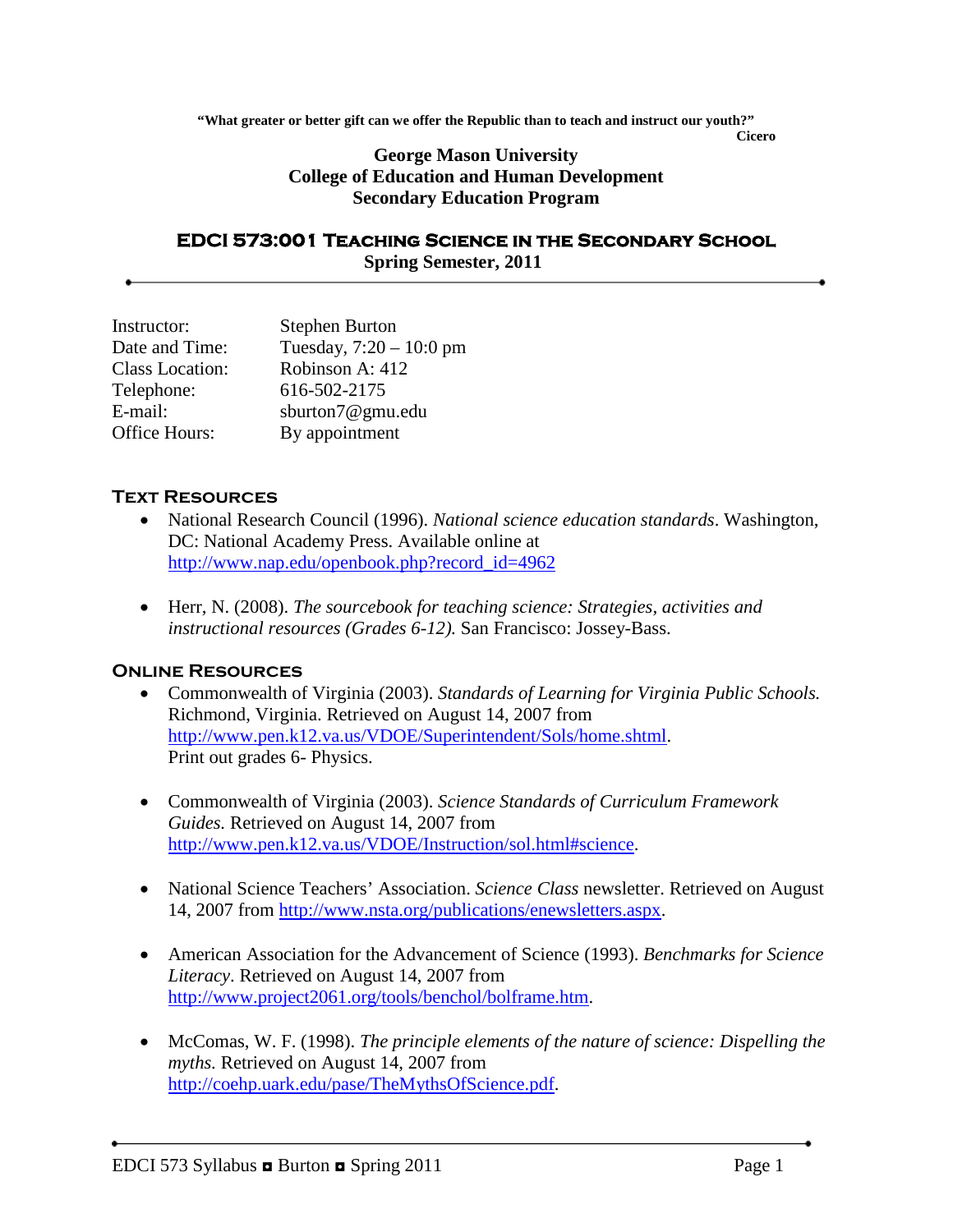- Peters, E. E. (2006). *Why is teaching the nature of science so important?* Retrieved on August 14, 2007 from [http://www.vast.org/content/File/v1n1/linkedwhole.pdf.](http://www.vast.org/content/File/v1n1/linkedwhole.pdf)
- American Chemical Society (2007). *Educators & Students page.* Retrieved on August 14, 2007 from [http://www.chemistry.org/portal/a/c/s/1/educatorsandstudents.html.](http://www.chemistry.org/portal/a/c/s/1/educatorsandstudents.html)
- American Chemical Society (2003). *Safety in Academic Chemistry Laboratories Accident Prevention for Faculty and Administrators*. (800 227-5558) Free single copies or online: [http://membership.acs.org/c/ccs/pubs/sacl\\_faculty.pdf](http://membership.acs.org/c/ccs/pubs/sacl_faculty.pdf)
- U.S. Government Printing Office (2007). *Code of Federal Regulations.* Retrieved on August 14, 2007 from [http://www.gpoaccess.gov/cfr/index.html.](http://www.gpoaccess.gov/cfr/index.html)
- U.S. Department of Labor (2007). *Occupational Health and Safety Administration.*  Retrieved on August 14, 2007 from [http://www.osha.gov/.](http://www.osha.gov/)
- American National Standards Institute (2007). *American National Standards Institute Homepage.* Retrieved on August 14, 2007 from [http://www.ansi.org/.](http://www.ansi.org/)
- Maryland Public Schools (2007). *Legal Aspects of Laboratory Safety.* Retrieved on August 14, 2007 from [http://mdk12.org/instruction/curriculum/science/safety/legal.html.](http://mdk12.org/instruction/curriculum/science/safety/legal.html)

Other articles/handouts will be distributed in class or posted on-line at the course website. (Your GMU email address is required for communication with the course instructor and for using Blackboard!)

## **Course Materials Online**

The Blackboard site can be found at [http://courses.gmu.edu.](http://courses.gmu.edu/) Use the same login as your GMU email.

# **Course Description**

EDCI 573 is the first course in a two-part sequence of science methods courses for pre-service and provisionally licensed science teachers. The course is designed to build fundamental knowledge of science teaching and learning including standards-based curriculum design and research-based teaching strategies. The course focuses on developing inquiry-based lessons for students to investigate science and assessing student understanding of science and the nature of science. The teachers will plan lessons for students to learn science, implement lessons in a high school classroom, observe students learning, and evaluate their teaching and student outcomes. Field experience is a required part of this course.

## **Goals**

The pre-service and provisionally licensed teacher will:

• Build a repertoire of science teaching and assessment strategies by reading, writing, observing, participating in, and reflecting on the teaching and learning of science;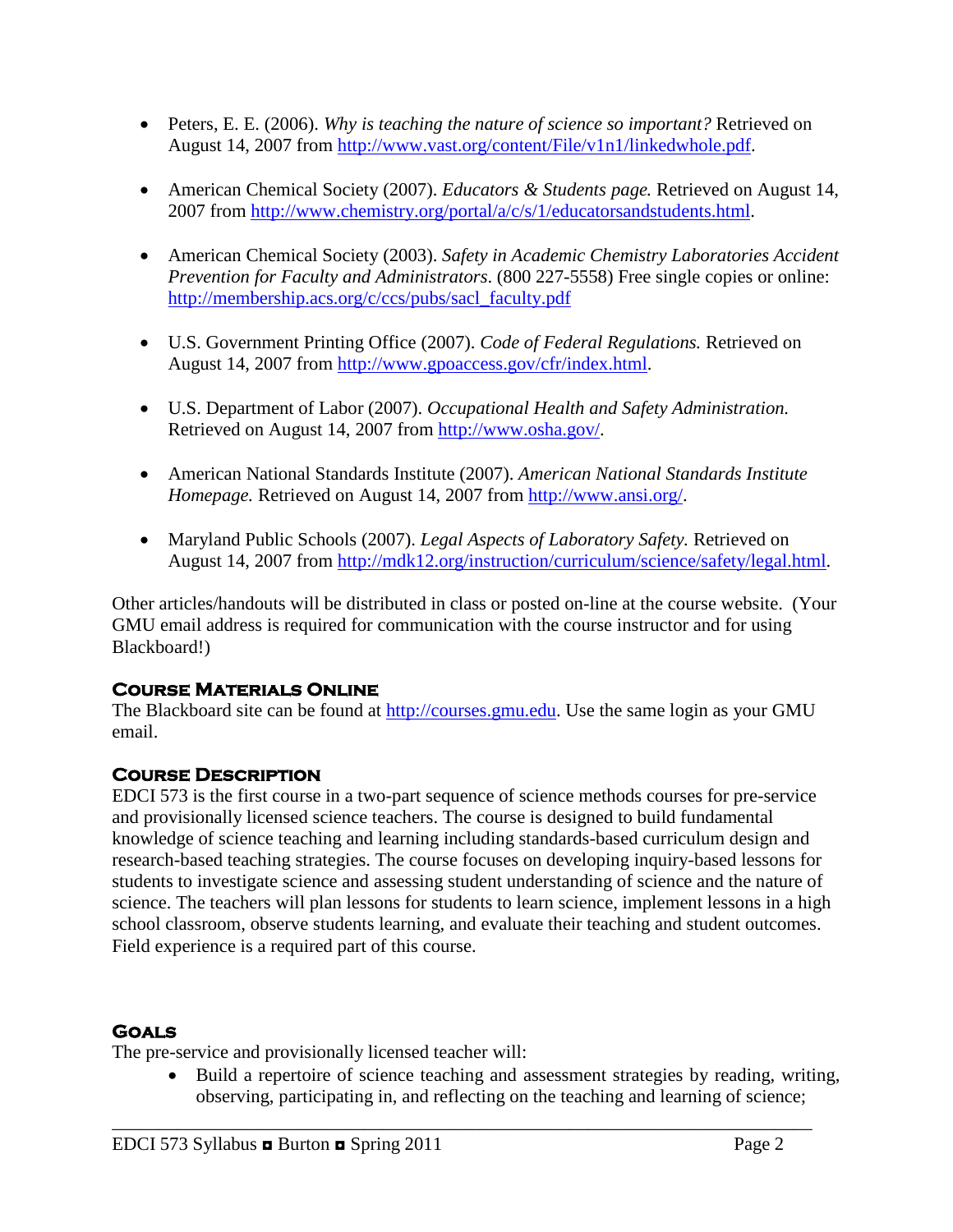- Develop strategies to help students become scientifically literate, think critically and creatively, understand the nature of science, and see the importance of science as a way of knowing;
- Plan standards-based (local, state, and national) units of science study including daily lesson plans for students that reflect research in effective science teaching and learning;
- Construct cohesive science units that include science lessons and hands-on experiences that address the needs of a variety of student populations including English language learner, special needs students, and gifted and talented students;
- Learn about science laboratory safety and plan teaching activities that highlight safety;
- Work collaboratively with peers to teach and discuss science and science teaching.
- Incorporate environmental sustainability into teaching paradigms and into daily life.

# **Relationship to Program Goals and Professional Organizations**

EDCI 573 is the first course in a two-course sequence of science methods courses for students seeking a secondary school teaching license in earth science, biology, chemistry, or physics. The course builds on students' knowledge of their subject matter. The course focuses on the teaching of science as called for by the state and national science standards and as outlined by the National Council for Accreditation of Teacher Education (NCATE), the National Science Teachers Association (NSTA), and the Interstate New Teacher Assessment and Support Consortium (INTASC). EDCI 573 builds a repertoire of science teaching and assessment strategies to facilitate student learning.

### **Nature of Course Delivery**

A variety of teaching strategies will be used to explore the themes of the day. All students will continuously analyze and evaluate teaching strategies, as well as science content, processes, and ways of knowing in science.

### **Sustainability at GMU**

George Mason University is focusing on making our community "greener" and reducing the impact on the environment. This course will contribute to this effort in the following ways. I hope that you will create other ways to contribute to contribute to this effort.

- Handouts will be available electronically through the Blackboard platform
- You should consider reducing waste in your teaching practice (ex: unnecessary paper) and in developing your unit plan
- Incorporate teaching sustainability in the content of your lesson plans (for example, human's role in reducing their impact on the environment.) Think about what the next generation needs to know about "greening".
- Bring your own plate and reusable cup for snacks during break.

# **College Expectations and University honor Code**

The Graduate School of Education (GSE) expects that all students abide by the following: Students are expected to exhibit professional behavior and dispositions. See gse.gmu.edu for a listing of these dispositions.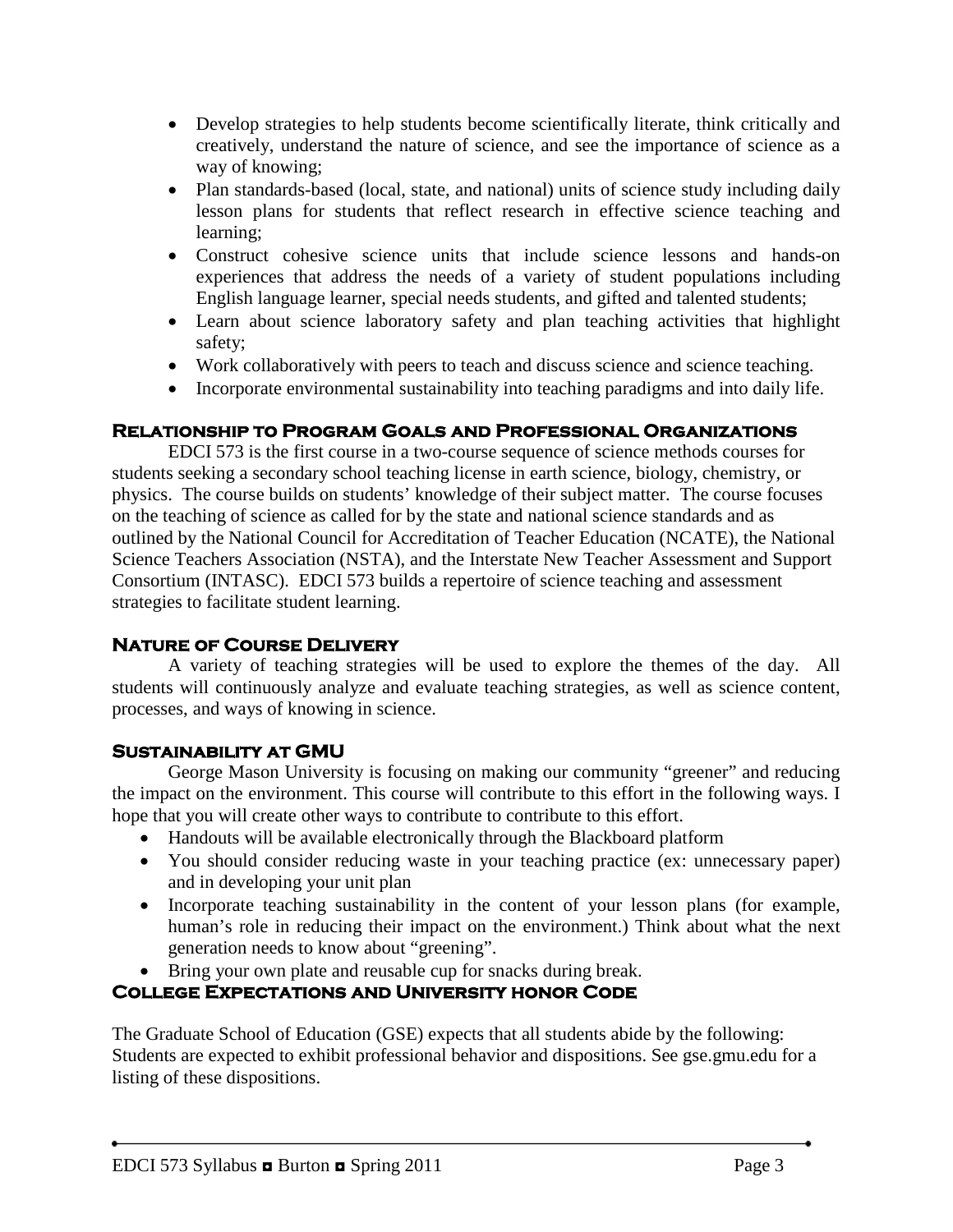Students must follow the guidelines of the University Honor Code. See [http://www.gmu.edu/catalog/apolicies/#TOC\\_H12](http://www.gmu.edu/catalog/apolicies/#TOC_H12) for the full honor code. Students must agree to abide by the university policy for Responsible Use of Computing. See [http://mail.gmu.edu](http://mail.gmu.edu/) and click on Responsible Use of Computing at the bottom of the screen.

Students with disabilities who seek accommodations in a course must be registered with the GMU Disability Resource Center (DRC) and inform the instructor, in writing, at the beginning of the semester. See [www.gmu.edu/student/drc](http://www.gmu.edu/student/drc) or call 703-993-2474 to access the DRC.

## **Field Experience Signup**

The State of Virginia requires a number of hours of field work before you can do your internship. You will acquire 15 of those hours during this class. The university will place you in the field if you are not already teaching. EVERYONE needs to register on the website even if you are teaching, so that GMU has a record of where/when everyone did this 15 hours of field work.

The website to sign up is **[http://cehd.gmu.edu/endorse/ferf.](http://cehd.gmu.edu/endorse/ferf)**

### **Grading**

Since this is a graduate level course, high quality work is expected on all assignments and in class. **Attendance at all classes for the entire class is a course expectation.** All assignments are graded. Each graded assignment will be assessed using a scoring rubric which will be handed out before the assignment is due. Approximately half the rubrics will be based on fulfilling the specified criteria for the project and half the rubric will be based on the quality of work. The rubrics are available on the Blackboard website at the beginning of the semester. All assignments are due at the beginning of class on the day they are due. Graded assignments that are late will automatically receive a ten percent grade reduction (one full letter grade lower).

| <b>Assignments</b>                       | <b>Points</b>  |
|------------------------------------------|----------------|
| Unit Plan                                | 25             |
| Microteaching                            | 15             |
| <b>Planning Project</b>                  | 10             |
| <b>Safety Assignment</b>                 | 5              |
| <b>Underrepresented Scientist Report</b> | 5              |
| <b>Clinical Interview</b>                | 15             |
| <b>Field Experience</b>                  | 20             |
| <b>Class Participation</b>               | $\overline{5}$ |
|                                          |                |

## **Policy on Incompletes**

If circumstances warrant, a written request for an incomplete must be provided to the instructor for approval prior to the course final examination date. Requests are accepted at the instructor's discretion, provided your reasons are justified and that a *major* percentage of your work has already been completed. Your written request should be regarded as a contract between

\_\_\_\_\_\_\_\_\_\_\_\_\_\_\_\_\_\_\_\_\_\_\_\_\_\_\_\_\_\_\_\_\_\_\_\_\_\_\_\_\_\_\_\_\_\_\_\_\_\_\_\_\_\_\_\_\_\_\_\_\_\_\_\_\_\_\_\_\_\_\_\_\_\_\_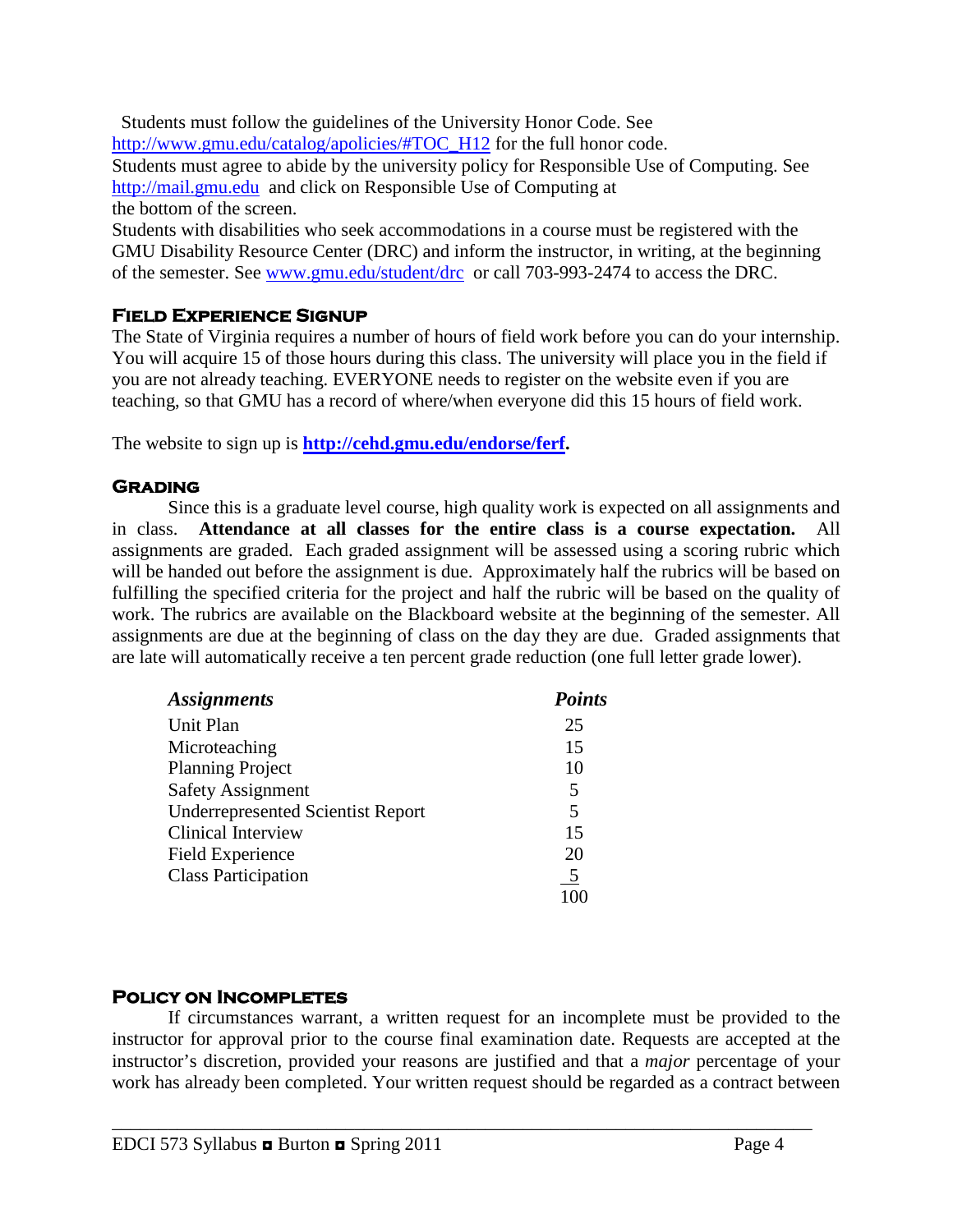you and the instructor and must specify the date for completion of work. This date must be at least two weeks prior to the university deadline for changing incompletes to letter grades.

# **Grading Scale**

 $A = 93-100\%$  $A = 90 - 92\%$  $B+ = 88-89%$  $B = 80-87\%$  $C = 70-79%$  $F =$ Below 70%

## **Assignments**

Science education research shows that frequent assessment of small amounts of material is most effective for learning science. Therefore, in this class formal and informal assessment will be continuously provided on assignments and class activities. Assessment is used as a tool for information that informs both learning and teaching, so this two-way communication loop is necessary for optimal learning.

Feel free to submit assignments either electronically or as a hard copy. Considering the length of the Unit Plan it may be a good idea to submit it on disk, as two copies are required.

Some assignments ask for two copies to be submitted. One copy will be placed in the class collection for use by future students. If you choose, you may delete or otherwise conceal your name on the second copy of submitted assignments.

All written assignments are to be word-processed. Please use standard 12 point font (don't use "Chiller" or other poster font) and make your margins 1" on each side. All assignments should be double spaced and in APA format (check apa.org for more details). Make each project something that you will actually use in teaching.

## 1. The Unit Plan

The unit plan is one of the gateways for the Secondary Education Program. **You will need to successfully complete this project in order to continue in the GMU degree program.** Your curriculum unit plan will reflect your ability to incorporate practical and theoretical aspects of teaching ranging from pedagogical methods to technology, inquiry, safety, the nature of science, and assessment. The assignment will also assist you in considering the various logistical and management problems that must be overcome in order for the greatest amount of learning to take place in finite amounts of time. This should be a product that you will teach someday!

These learning events/lessons must be connected and integrated, connecting each lesson to the next at the grade level of your choice. **The unit plan is at least 4 weeks (20 hours, ~10 lessons w/ block scheduling).** *You may share ideas, materials, and resources with your classmates, but you must write your own lessons for your unit.* Safety considerations, pedagogical approach, nature of science, soundness of activities, inclusion of technology(ies) and "connectivity" are all important considerations for an excellent Unit Plan. You should have the students engaged in hands-on science at least half of the time. Though you will outline a fourweek unit plan, you will only fully develop two weeks (10 hours) of daily lesson plans with all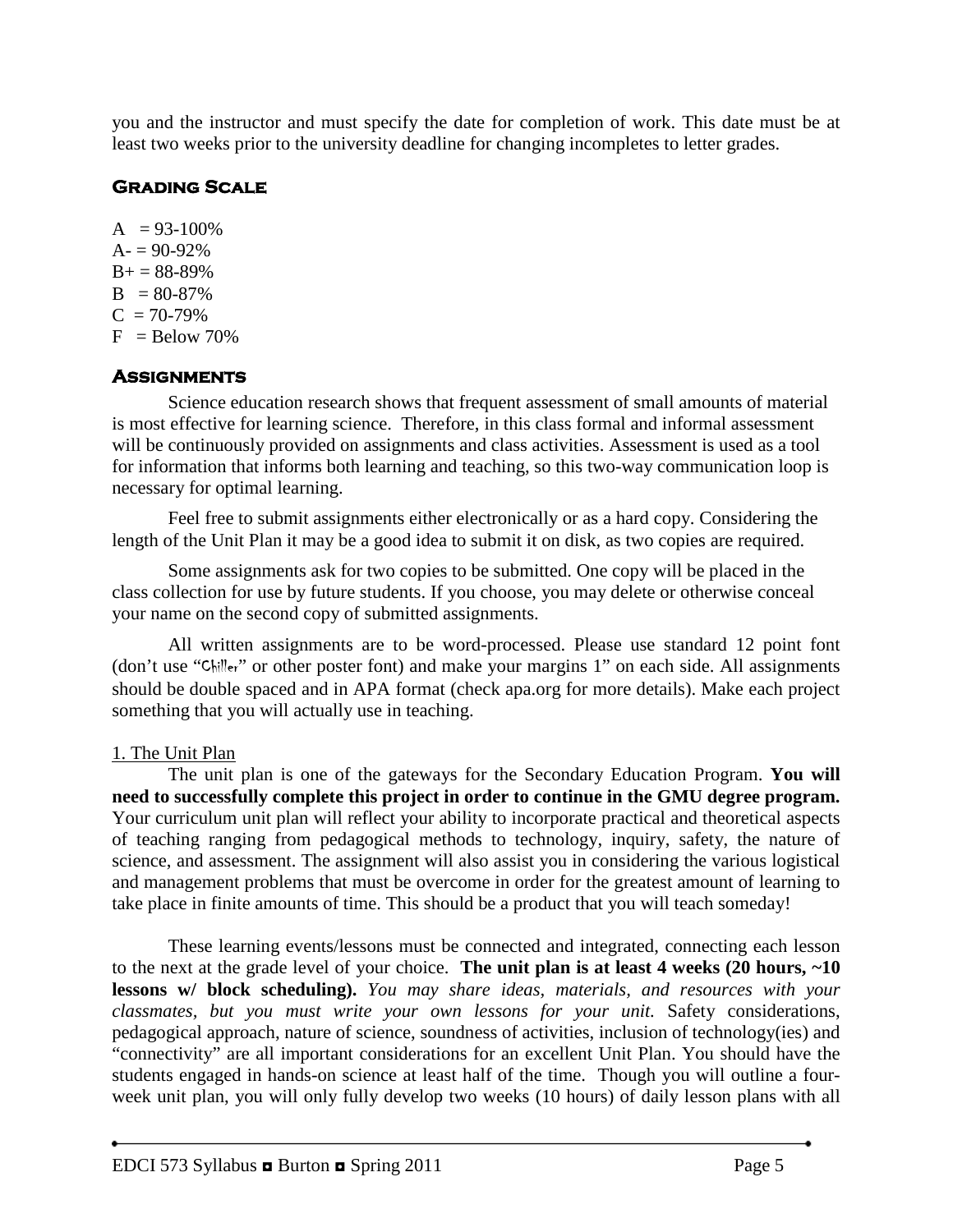support materials. You are to find, adapt, and/or create the activities done by the students. Within your unit you will place explicit teaching based on the nature of science to enhance your students' knowledge of science as a way of knowing. Your unit should be developed in sufficient detail (including student and teacher support materials) that you or a substitute teacher could use it to teach from.

A Wiki is set up on the Blackboard site for you to submit lessons as you develop them for feedback. The instructor as well as your fellow students will have access to read and comment on your lessons. Teaching is a collaborative activity and seeing what others are doing to create their lesson plans will spark wonderful ideas, so keep checking the Wiki and provide your classmates feedback.

All unit plans will include:

a. Overview (3-4 pages using the following headings)

Description of Students

In a very brief overview, describe the audience for which the unit is designed.

Theme

This is the topic for the unit.

Unit Question

This is the guiding question that the students will be investigating about the theme/unit.

Daily Questions

Each daily lesson plan will include at least one question for the day. In this section, list out the daily questions in order to show the "connectivity" of the ideas.

Philosophy of Science Teaching

This is a minimum 250-word description of your rationale for planning the subject matter content and teaching strategies for this unit including supporting research and theory learned through this class.

Nature of Science Prompts

Use this section to describe the connection of the science content to the aspect(s) of the nature of science (from the 7 aspects) you chose for your unit. Include the reasons for your placement of the developmental stages in terms of the learning processes. Also include why you think your chosen content area fits well with those aspects of the nature of science.

### Standards of Learning

List the main standards including their codes from the Virginia Standards of Learning documents.

National Science Education Standards

List the standards from the National Science Education Standards that this unit addresses. Include the code (i.e. Content Standard B.1) for each standard. Assessment Plan Overview

Summarize the multiple forms of assessment that will be embedded in the unit. Describe how the students' learning will be assessed both formally (graded) and

\_\_\_\_\_\_\_\_\_\_\_\_\_\_\_\_\_\_\_\_\_\_\_\_\_\_\_\_\_\_\_\_\_\_\_\_\_\_\_\_\_\_\_\_\_\_\_\_\_\_\_\_\_\_\_\_\_\_\_\_\_\_\_\_\_\_\_\_\_\_\_\_\_\_\_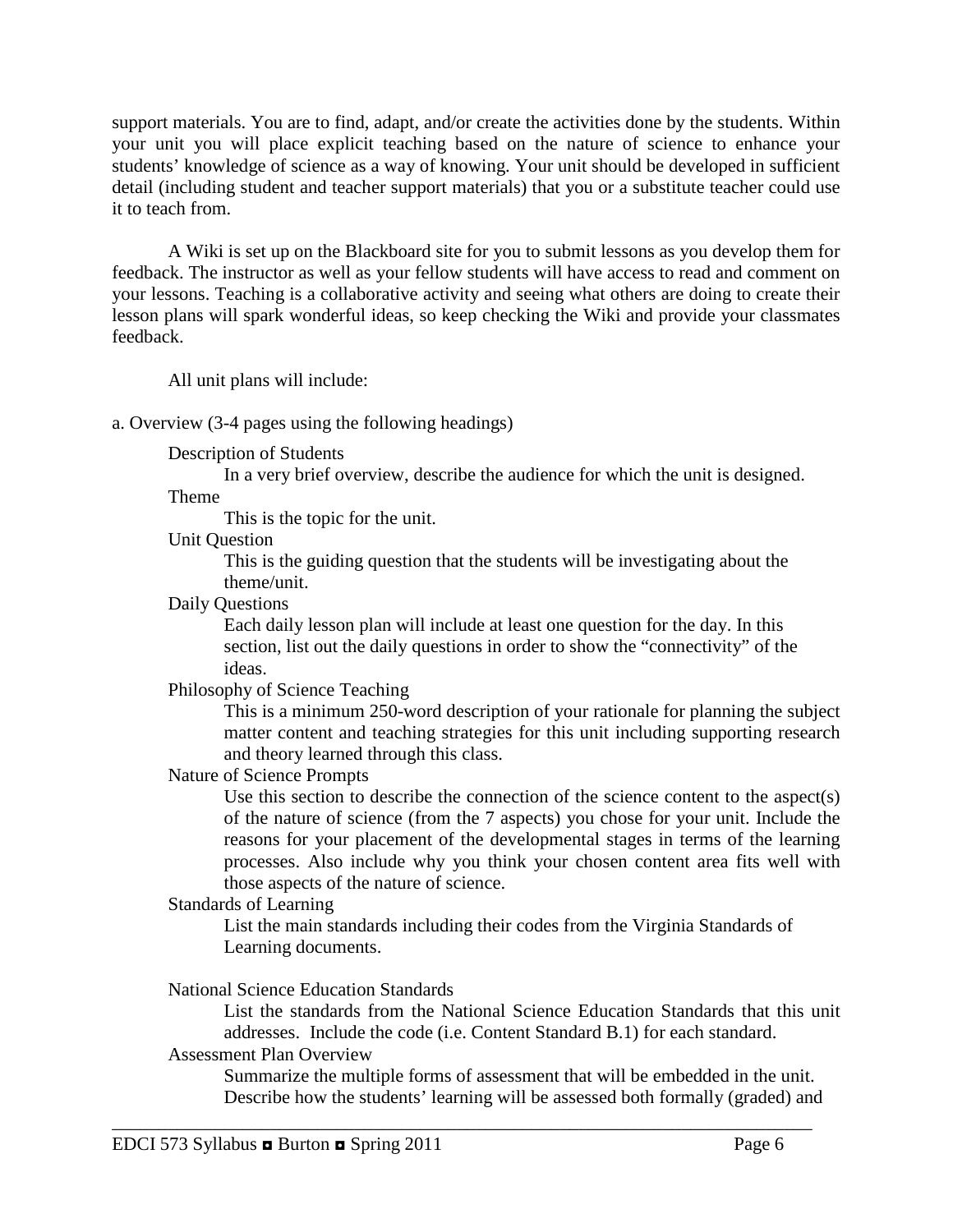informally (not graded). Identify the assessments as diagnostic, formative, or summative.

### Sustainability

Explain the ways in which you can infuse the idea of reducing negative human impact on the environment in your curriculum. Also explain ways you can incorporate practices that conserve resources into your daily teacher routines.

b. Schedule

Include a one-page overview/list showing the science content being studied each day for four weeks. This could be displayed as a calendar from your Annual Planning assignment. Indicate the two weeks (10 hours) of lessons you have fully developed with all support materials.

- c. Daily Lesson Plans (1 lesson plan for each day for four weeks see attached format) Create a series of lesson plans that will include **daily questions, materials, learning activities including how long each activity will take, and assessment**. The daily question should relate to the unit question, the teaching activities should directly address the daily question, and the assessment should interpret student understanding of the daily question. As part of each lesson plan, **include key discussion questions that you will ask the students while introducing, discussing, or summarizing concepts**.
- d. Support Materials (all materials for two consecutive weeks of the daily lesson plans)
	- For at least two consecutive weeks of the daily lesson plans, you will develop all support materials that the teacher and students will use. For teaching and learning activities **include each sheet of paper distributed to the students to carry out the daily lesson plans - laboratory experiments, activities, worksheets, instructions, assessments, rubrics, etc.** Attach these to the appropriate lesson plan. **Overhead transparencies (paper copy), powerpoint slides (on paper) and other teaching aids** used during the unit should also be included. Select your two weeks in mind to illustrate the following three types of lessons: **introducing new content, hands-on assignments, and assessment of student learning**. Each day describe how the students' learning will be assessed both formally (graded) and/or informally (not graded). The assessment activities and how they will be assessed (i.e. rubrics) will be attached to the daily lesson plans**.**  These activities should focus on the essential science concepts and connections, assess higher order thinking skills, and target different learning styles. Checking for understanding should be included daily. Include diagnostic, formative, and summative assessment. At least one of the days you choose to develop support materials needs to **include major assessment instruments and grading criteria for the unit**. The unit plan template included on this syllabus will help you account for all of the required components.

The rubric is based upon the requirements of National Council for Accreditation of Teacher Education (NCATE), the National Science Teachers Association (NSTA), and the Interstate New Teacher Assessment and Support Consortium (INTASC). With your completed unit, include a copy of the rubric on which you have scored yourself. **Please turn in two copies of your unit** – one for grading and a second for the class unit plan collection.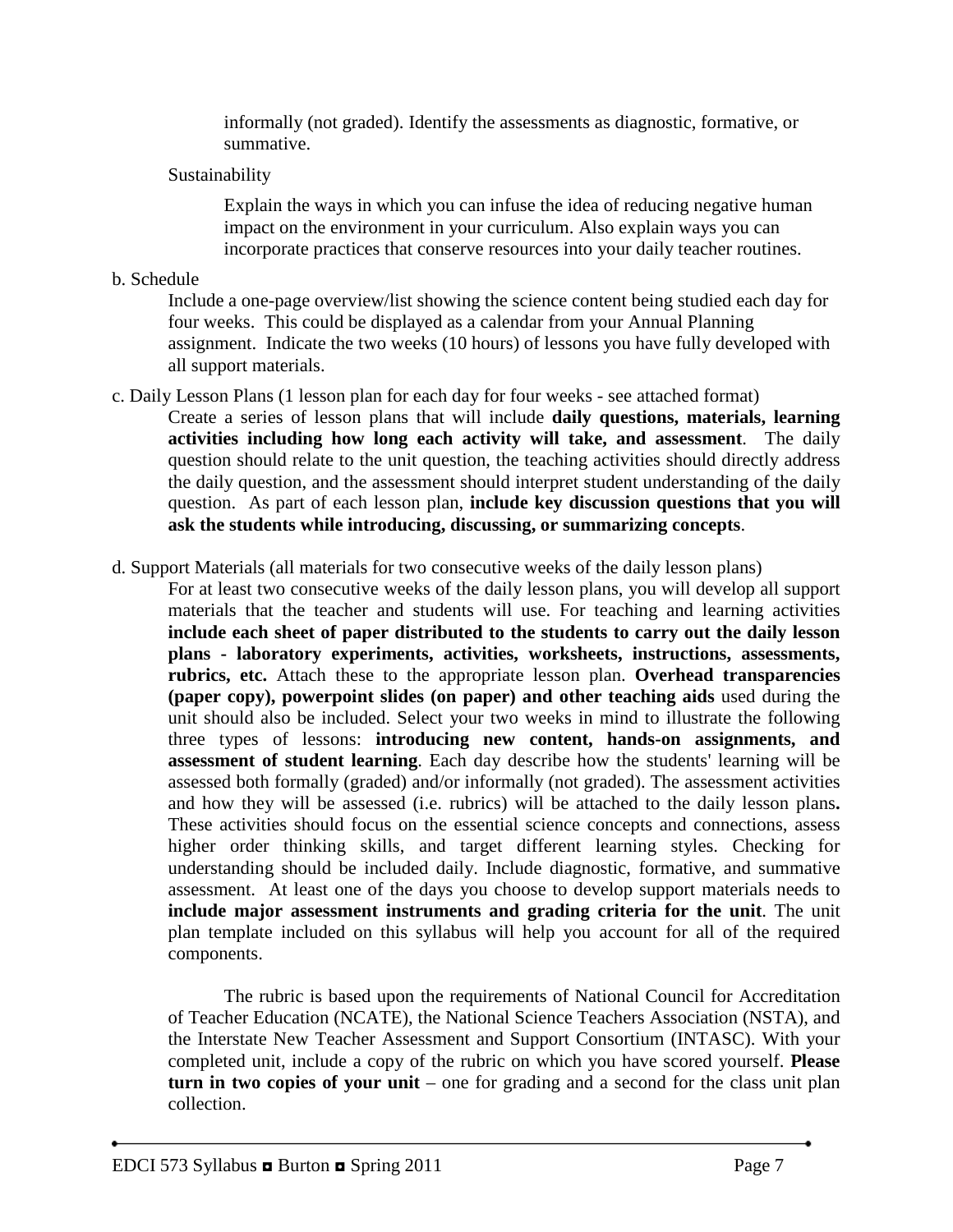### 2. Micro-teaching

Research shows that the most effective teachers inform their practice by analyzing and reflecting on their teaching. We have the unique opportunity to teach to a special group of high school students in Fairfax County called the "teacher cadets" who are studying principles of teaching at different high schools around Fairfax. You will have the opportunity to teach to them for 30 minutes from your unit lesson plans. They will provide feedback on your teaching skills and knowledge, while we will provide information to them about the process of becoming a teacher. Different high schools will be participating, so we have lots of options in terms of scheduling.

During the first 2 minutes of the lesson you will give an **overview** (orally and visually presented) of your lesson plans including standards and which part you are about to teach. For 25 minutes engage your classmates in **hands-on science** as if they were students at the grade level you teach. For the last 3 minutes, tell the class what **effective science teaching strategies**  (orally and visually presented) you just demonstrated. This lesson will be **videotaped** for you. After you teach the lesson, you will review the videotape, and write a **5 page paper** that **describes** the teaching and learning goals you had for the lesson (about 1 page), **analyze** the lesson in terms of effectiveness (about 3 pages), and **reflect** on improvements needed and successful events in the lesson (about 1 page). We will share highlights of the micro-teaching experiences on the last class.

## 3. The Planning Project

The **Planning Project** is a three-part project that includes an **annual plan, quarterly projects, and lesson plan for the first day of class**. This project supports the massive planning effort that you have in getting your year started. For a class you are or will be teaching, plot on monthly planning schedules/calendars the science units of study including weekly topics. Then develop integrated quarterly projects that your student will do. Lastly, create a daily lesson plan for the first day of science class that you will teach using the template provided on the syllabus.

The **annual plan** is an outline of your plans for the year. For each science unit of study, indicate the length of time you predict that each unit will take and break that unit/time span into weekly science topics. For example, a five-week unit on the five senses may have as weekly topics - sight, sound, taste, smell, and touch. **The annual plan outlines what you will teach, not how you will teach**. To get started, take monthly planning schedules/calendars and label each month, day, and school holiday. Then, indicate the science units and weekly topics you plan to cover on the monthly schedules. To assist you with this project consult school division, state, and national standards, content text books, and the Virginia Science Standards of Learning Curriculum Framework.

For the **four quarterly projects**, you will design a student project for each quarter that provides students with a unifying experience for the quarter. The projects should relate to the topics being studied during each quarter and should include a variety of learning strategies such as individual research papers or group presentations. For the projects, consider including science that is relevant to the social studies theme for the year, science that will enhance learning on a field trip, science fair projects (check out the *Students and Research* book for ideas), science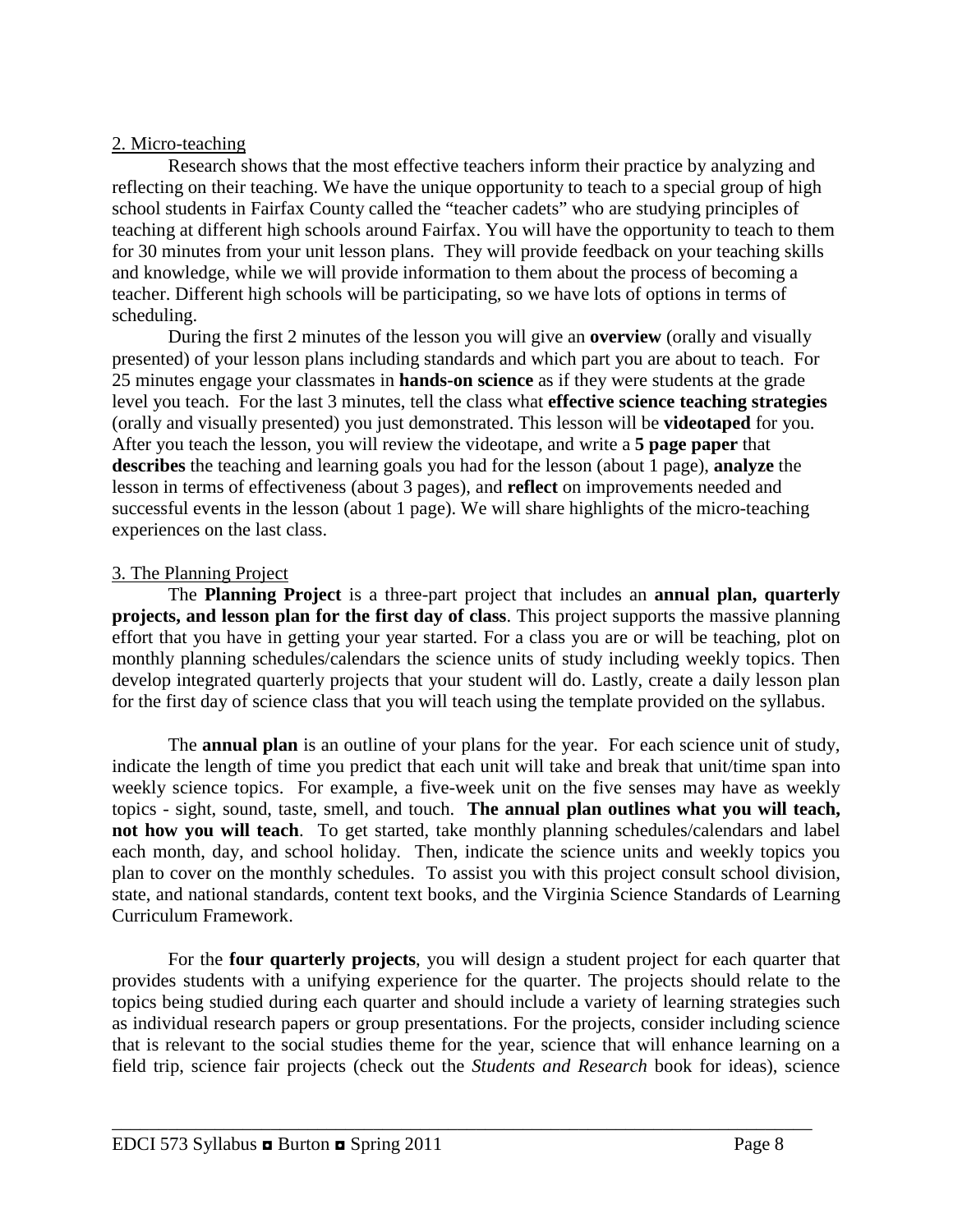demonstrations, and/or major science events of the year such as an eclipse. One of the topics should incorporate a sustainability project. While choosing topics, think big ideas!

Conclude this project by planning the **first day** of science class for the year using the daily lesson plan template in this syllabus. You have only one chance to make a first impression. Consider from the student's perspective, what impression you will make?

#### 4. Four-part Safety Assignment

A **Safety Plan** is necessary for the health and safety of your students and yourself, as well as, for legal reasons. You will design a science safety plan which will include (1) a list of **safety rules/procedures** that ends with a **safety contract** for the parents and students to sign and date (front and back of one page – ready to distribute to students), (2) analyses of science classroom legal cases (which will be given in class), (3) a safety related assignment that engages students and teaches the importance of safety in the science classroom, and (4) active maintenance of safety equipment in a science classroom (which will be performed in class). Bring **two copies** of the entire assignment and **copies for the class** of the safety related assignment (number 3). I will copy the entire classes' safety assignments so you can use them throughout the year in your own classroom. These lessons make wonderful "emergency lesson plans."

#### 5. Underrepresented Scientist Report

Research shows that students do not have a realistic understanding of the scientific community. The **underrepresented scientist report** is a one-page mini research assignment that addresses this need. Lists of prominent female scientists and minority scientists can be found easily online. You will investigate one scientist, either female or minority, in encyclopedia type resources. For your scientist, create a one-page report that includes a **drawing/picture/chart/diagram** that shows something significant about the scientist and a short descriptive **written summary** about the scientist. This information will be shared in class. Also, be prepared to talk with your classmates about your scientist and what his/her life story shows us about the nature of science.

#### 6. Clinical Interview

You will find an adolescent to interview about a science concept. The purpose of this assignment is for you to gain experience in a one-on-one setting to see how learning occurs. You will be given more detailed instructions in class, but overall the task is to be completed in the following sequence:

- 1) Identify two concepts from your respective instructional disciplines for which you will write a sequence of evaluative questions.
- 2) For each concept, write two easy questions, two moderately difficult questions, and two more difficult questions. Consult Bloom's Taxonomy for ideas for different cognitive levels of questions. Note, the easy questions should get at the student's understanding of the concept from past experience that may or may not be the product of schooling.
- 3) Audio tape an adolescent answering the questions and you probing for more understanding of the cognition of the student.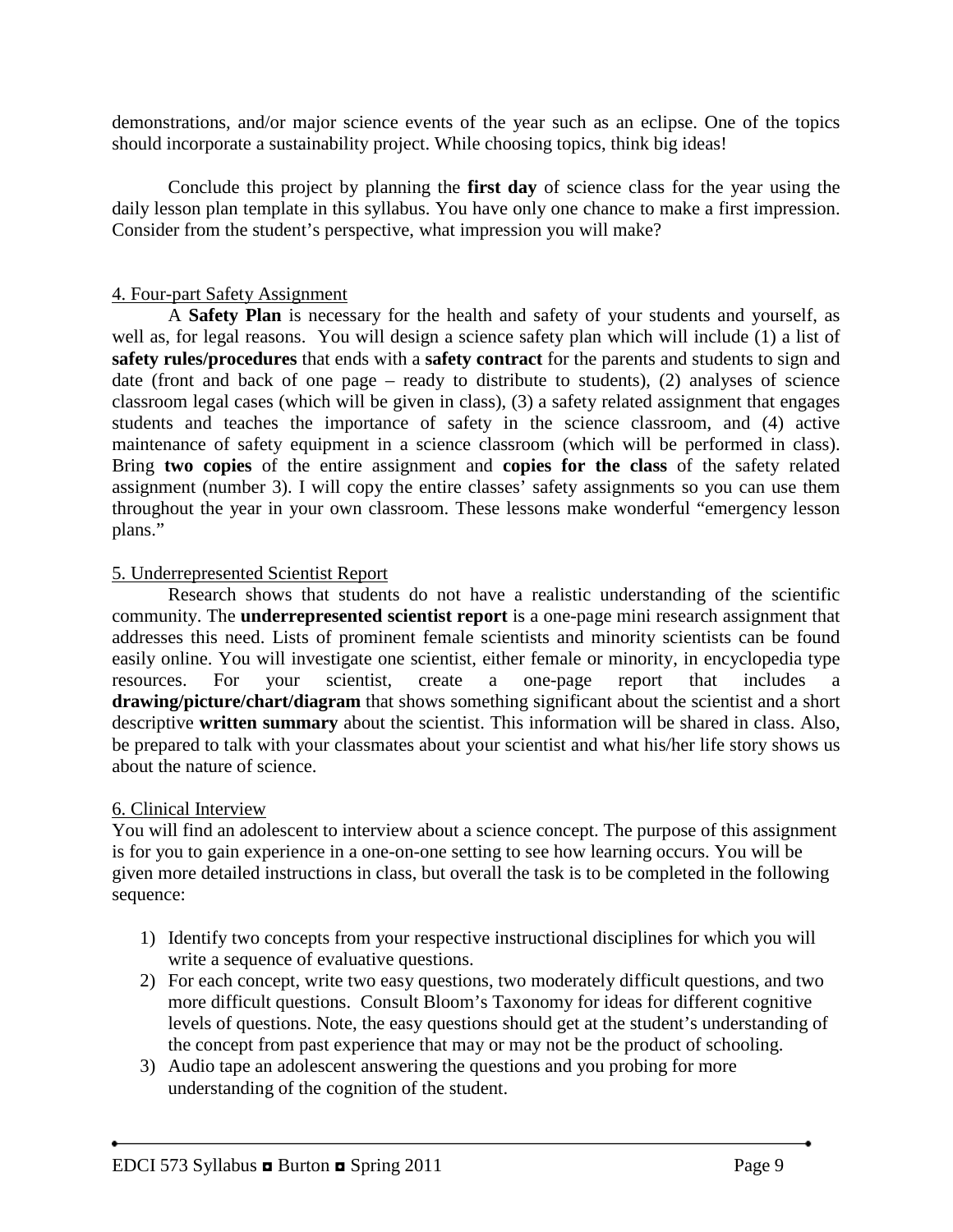4) Writing a 3-4 page paper of the description of what occurred, an analysis of the learning of the student, and a reflection on what you learned

## 7. Field Experience

The purpose of the field experience is to provide you with the opportunity to (1) connect the goals of EDCI 573, science education theories, concepts and research findings to classroom/school practice, (2) to study and practice in a variety of classroom/school communities, and (3) to promote critical, self-reflection about your current and future teaching practice.

Your field experience should focus on two or more of the following:

- 1. the teaching process and teacher practices
- 2. implementing specific lesson plans
- 3. preparing and testing instructional materials with diverse learners
- 4. students' learning styles
- 5. student-student and student-teacher interactions
- 6. planning, implementing, and evaluating specific assessment instruments with diverse learners
- 7. teaching and learning with technology
- 8. students' behavior in a specific teaching/learning context
- 9. specific classroom management strategies
- 10. teacher interaction with students with special needs
- 11. teacher interaction with non-traditional students

You are required to observe and log-in a total of 15 hours, spread over the semester. During your field experience, you are required to keep detailed field notes, a log sheet indicating dates, times, subject area, grade levels, teachers' or principals' signatures and collect any relevant data.

At the end of your field experience, you are required to analyze your field notes as well as any other relevant data you collected and prepare a Field Experience Report. Your Field Experience Report must be between 4-5 pages in length excluding cover page, references and appendices. Your report must describe and discuss:

- your guiding study question,
- background and context of the class,
- procedure/method for how you took notes,
- how you made sense of your notes to find the themes you are writing about,
- summary of findings, and
- implications for your practice.

When possible you could volunteer as a science fair judge at a local science fair (more relevant in the spring than fall) as part of your 15 hours of field observation (not to exceed 3 hours). Keep your field notes in a file at home, and please be ready to provide them to the instructor if they are requested.

### 8. Class Participation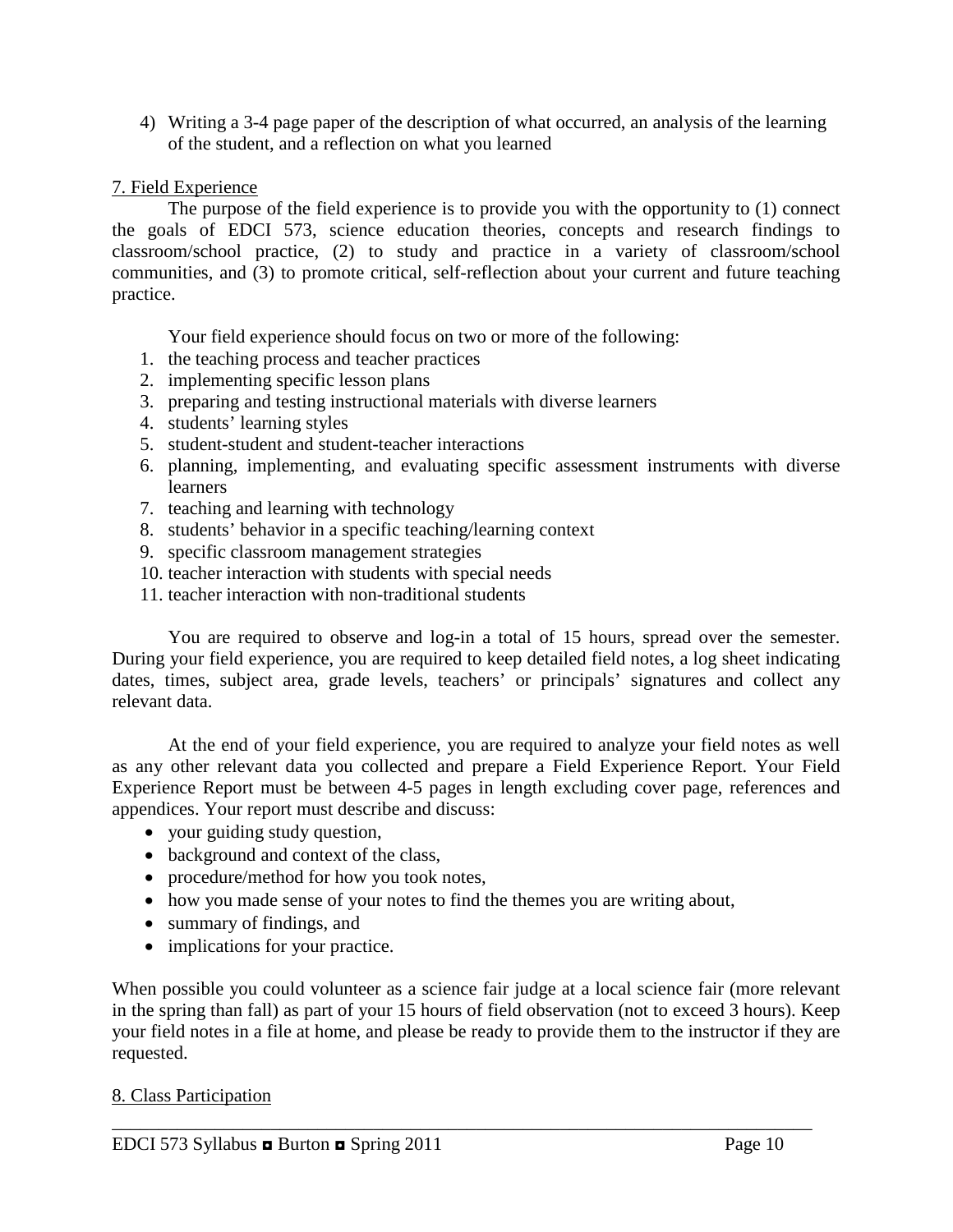Learning depends on the active engagement of the participant and frequent checking by the instructor as to the progress of the learner. Smaller assignments will be given as necessary in class in order to inform your learning and my teaching. Your participation in these assignments is essential to valuable class discussions and will help to "chunk" the large assignments into smaller, more attainable learning goal. Your classmates depend on your comments to extend their learning. Attendance for each class is necessary – please contact the professor BEFORE any absence.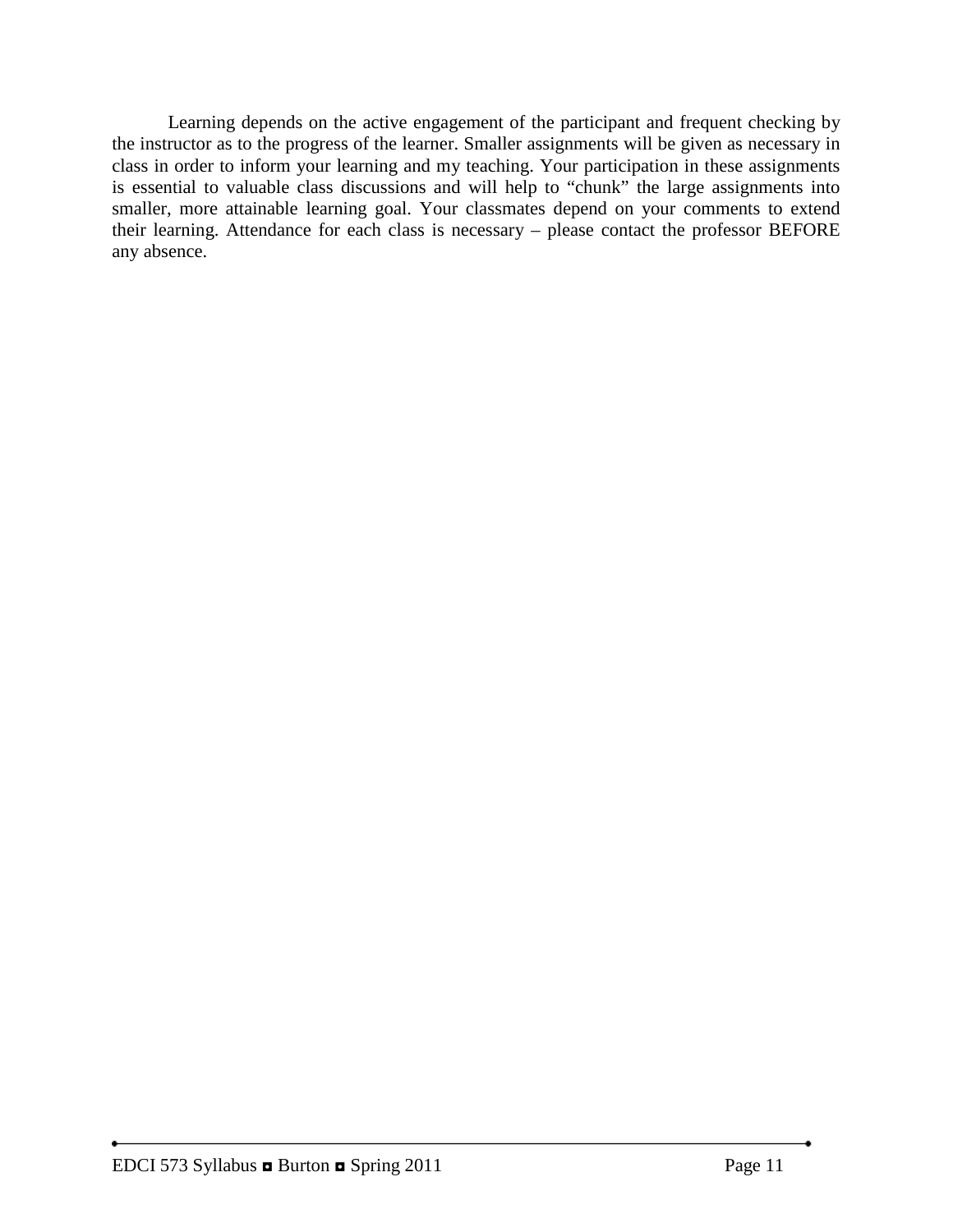### **DAILY LESSON PLAN**

**Date: Subject:**

**Materials needed:** 

**Room Arrangement:**

**Essential Question** (the big idea that drives the student learning)

**Student Objectives** (By the end of this lesson, my students will be able to...)

**Things to Prepare Before Class**

**Opening Activity / Introduction** (includes students' active participation and links to prior knowledge)

\_\_\_\_\_\_\_\_\_\_\_\_\_\_\_\_\_\_\_\_\_\_\_\_\_\_\_\_\_\_\_\_\_\_\_\_\_\_\_\_\_\_\_\_\_\_\_\_\_\_\_\_\_\_\_\_\_\_\_\_\_\_\_\_\_\_\_\_\_\_\_\_\_\_\_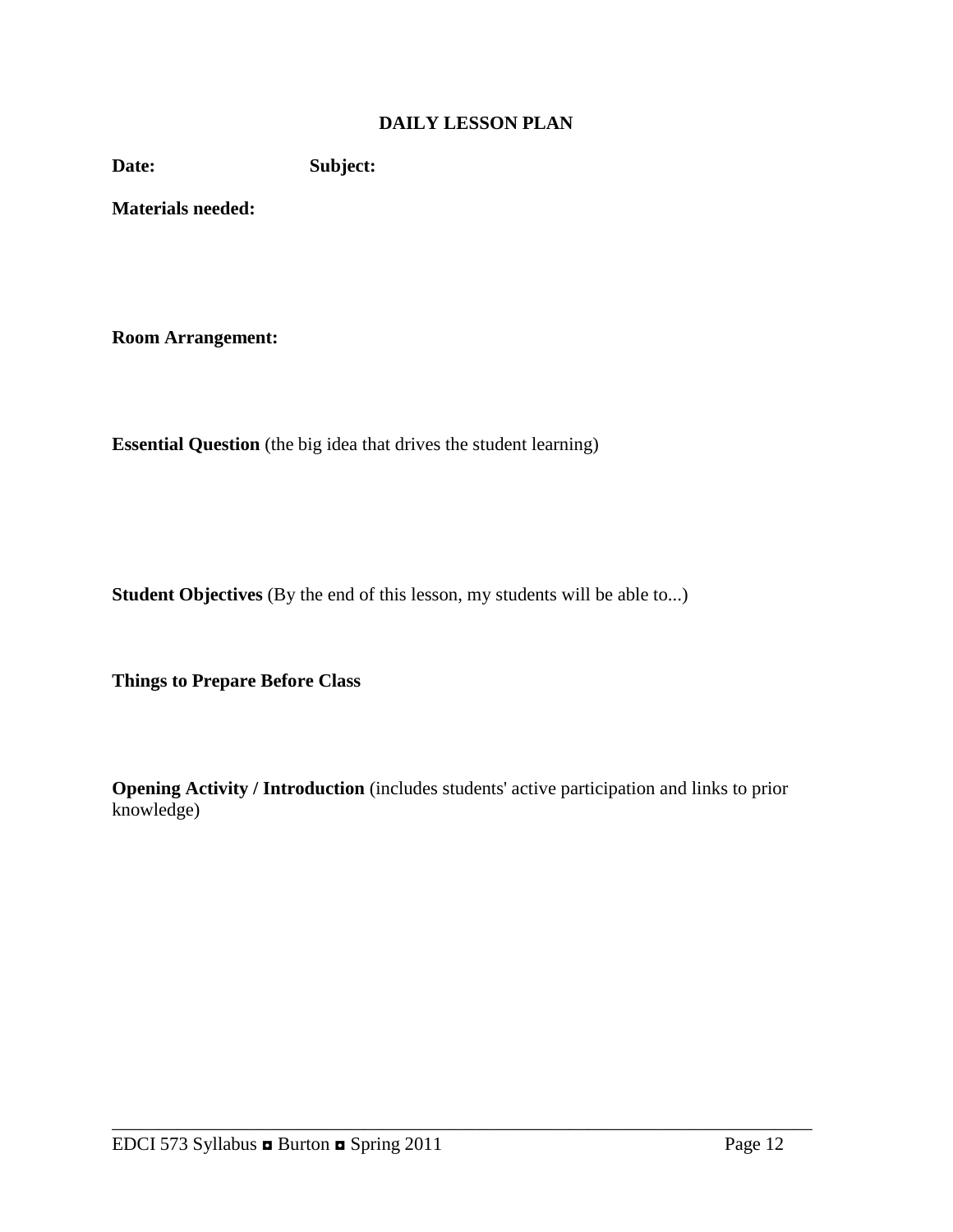Teaching The New Objective (outline of activities, good questions to pose, major points, etc. – INCLUDE APPROXIMATE TIMES FOR ALL ACTIVITIES)

**Closing Activity** (includes students' active participation, reviews lesson, and relates to objective)

**Safety considerations for the teacher:** 

**Safety considerations for the students:**

#### **ASSESSMENT**

1. How will you know your students are learning?

2. **Self-assessment**: How will you measure what went well and what would you change?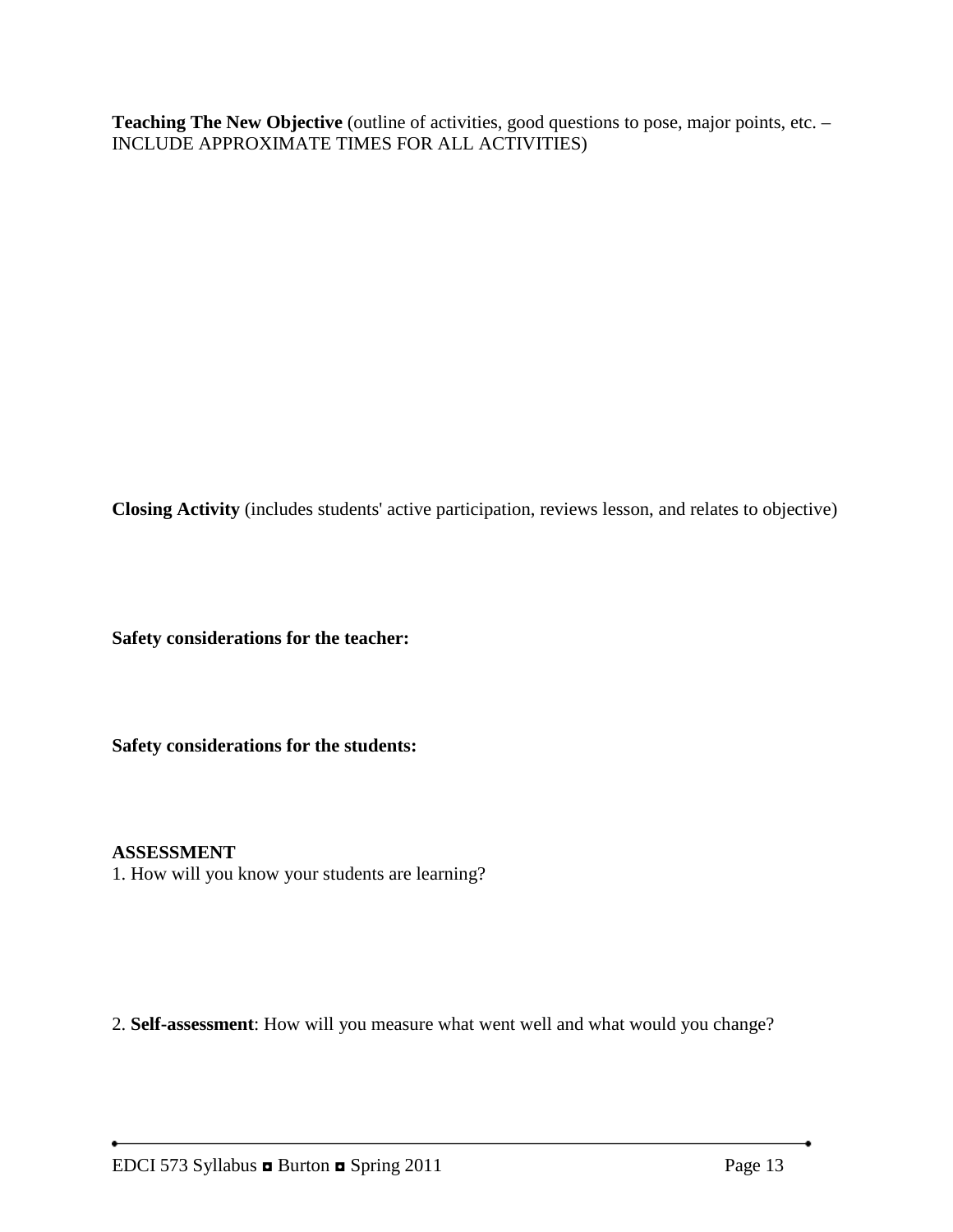### **Schedule (Plans may change according to student needs)**

| <b>Date</b>              | <b>Class topics</b>                                                                                                                                                             | <b>Readings (due on the</b><br>listed week)                                                                                                                                                                                                                                                                                                                        | Work Due (due on the<br>listed week)                                                                                                                                                                                                                                                                                    |
|--------------------------|---------------------------------------------------------------------------------------------------------------------------------------------------------------------------------|--------------------------------------------------------------------------------------------------------------------------------------------------------------------------------------------------------------------------------------------------------------------------------------------------------------------------------------------------------------------|-------------------------------------------------------------------------------------------------------------------------------------------------------------------------------------------------------------------------------------------------------------------------------------------------------------------------|
| January $25th$           | <b>Syllabus</b><br>$\bullet$<br>Why teach<br>$\bullet$<br>science?<br>Classroom<br>$\bullet$<br>Management<br>Getting the<br>$\bullet$<br>most from<br>your field<br>experience |                                                                                                                                                                                                                                                                                                                                                                    |                                                                                                                                                                                                                                                                                                                         |
| February $1st$           | Blackboard<br>$\bullet$<br>The Nature of<br>$\bullet$<br>Science                                                                                                                | Paideia Seminar<br>$\bullet$<br>Guidelines (handout)<br>Why is Teaching the<br>$\bullet$<br>Nature of Science So<br>Important? (online)<br>Thinking Like<br>Scientists: Using the<br>Nature of Science as<br>a Metacognitive<br>Tool (handout)<br>The principle<br>elements of the<br>nature of science:<br>Dispelling the myths<br>(online)<br>Herr pp. 493 - 496 | 1. Opening question for<br>Paideia Seminar                                                                                                                                                                                                                                                                              |
| February 8 <sup>th</sup> | <b>How Students</b><br>$\bullet$<br>Learn Science<br>A Private<br>Universe<br><b>AAAS</b> Atlas<br>and<br><b>Benchmarks</b>                                                     | <b>Blackboard</b> postings<br>1.<br>on How Students<br>Learn Science<br>2. Herr pp. 496-498<br>3.<br>Herr pp. 106-142                                                                                                                                                                                                                                              | 1. One page seminar<br>follow-up that addresses<br>all of the questions below<br>What should a<br>science teacher<br>know about the<br>nature of science?<br>What should a<br>science student<br>know about the<br>nature of science?<br>In what ways<br>$\bullet$<br>should the nature<br>of science be<br>taught in a |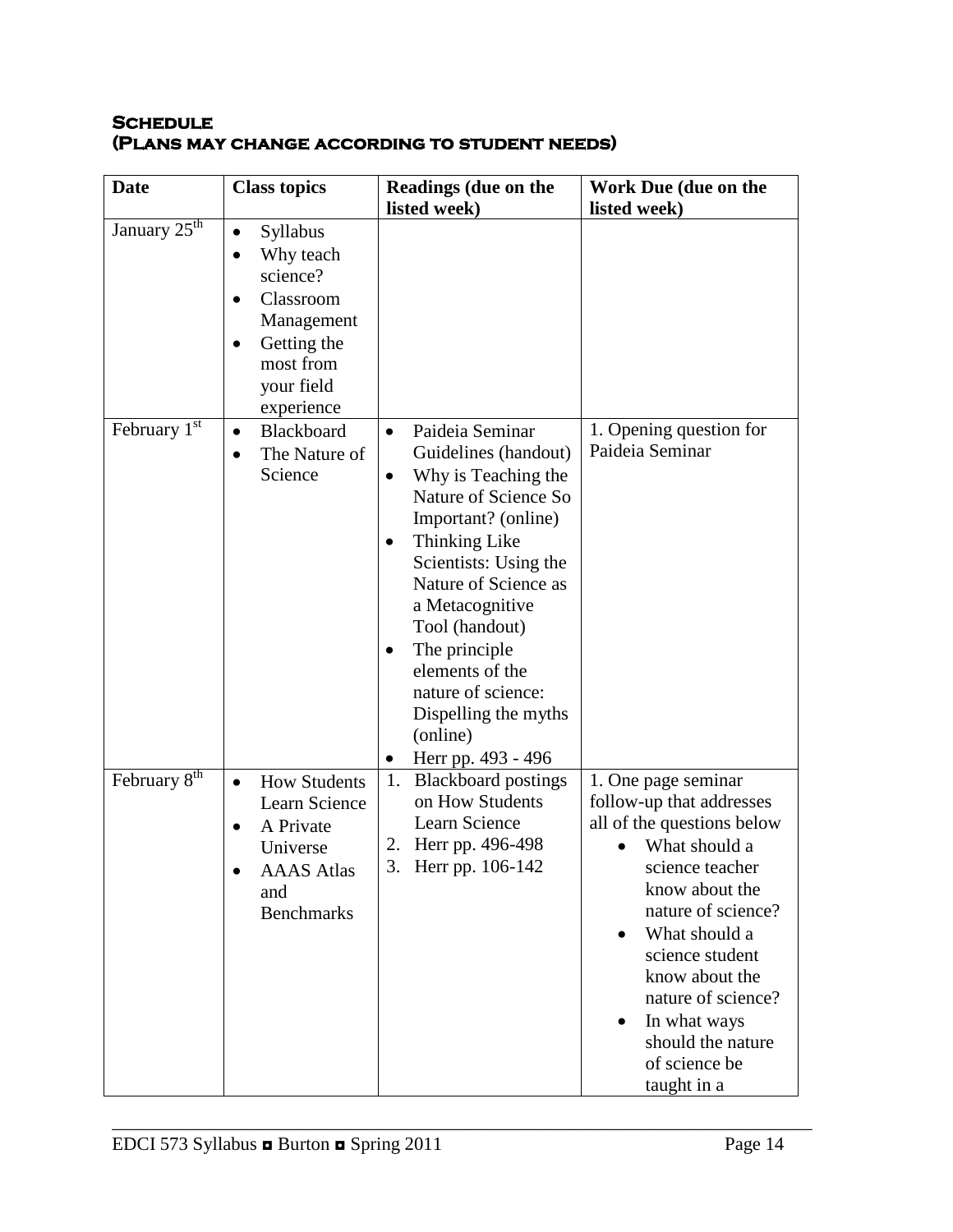|                           |                               |                                            | secondary                                         |
|---------------------------|-------------------------------|--------------------------------------------|---------------------------------------------------|
|                           |                               |                                            | classroom?                                        |
| February $15^{\text{th}}$ | - Technology                  | 1. Blackboard Postings                     | 1. Underrepresented                               |
|                           | - Equity issues               | on Technology,                             | scientist report                                  |
|                           | - Cooperative                 | Equity and                                 |                                                   |
|                           | Learning                      | Cooperative learning                       |                                                   |
|                           |                               | 2. Herr pp. 243-256                        |                                                   |
| Feb $22nd$                | Planning lessons              | 1. Skim National                           | 1. Questions for Clinical                         |
|                           |                               | <b>Science Education</b><br>Standards book | Interview                                         |
|                           |                               | 2. Bloom's Taxonomy                        | 2. Print Virginia<br><b>Standards of Learning</b> |
|                           |                               | handout                                    | Framework from your                               |
|                           |                               | 3. Herr pp. 517-528                        | content area                                      |
| March $1st$               | Teacher tookit I              | <b>Blackboard Postings</b><br>1.           | 1. Annual Planning                                |
|                           | Inquiry                       | Herr pp 458-470<br>2.                      |                                                   |
|                           | Cookbook                      |                                            |                                                   |
|                           | labs                          |                                            |                                                   |
| March 8 <sup>th</sup>     | Teacher toolkit II            | 1. Blackboard Postings                     | 1. Quarterly Projects                             |
|                           | <b>Backwards</b><br>$\bullet$ |                                            |                                                   |
|                           | design                        |                                            |                                                   |
|                           | The "E's"                     |                                            |                                                   |
|                           |                               | March $15^{th}$ – No Class – Spring Break  |                                                   |
| March $22nd$              | Teacher toolkit II            | 1. Blackboard Postings                     | <b>Quarterly Projects</b><br>2.                   |
|                           | <b>Backwards</b><br>$\bullet$ |                                            |                                                   |
|                           | design                        |                                            |                                                   |
|                           | The "E's"                     |                                            |                                                   |
| March $29th$              | Teacher toolkit III           | 1. Blackboard Postings                     | 1. Optional - Check on                            |
|                           | Multiple<br>٠                 |                                            | Field Experience Log                              |
|                           | intelligences                 |                                            | Optional – draft unit<br>2.                       |
|                           | Differentiated                |                                            | plans for feedback                                |
|                           | instruction                   |                                            |                                                   |
| April $5^{\text{th}}$     | Teacher toolkit               | 1. Herr pp. 79-101                         | 1. Entire Planning Project                        |
|                           | IV                            | 2. Herr pp. 151 - 154                      | (Annual Planning,                                 |
|                           | Independent<br>$\bullet$      | 2. Herr pp. 168-178                        | Quarterly Projects, and                           |
|                           | Research                      | 3. Herr pp. 473-488                        | First Day Lesson Plan)                            |
|                           | Role playing                  |                                            |                                                   |
|                           | Discrepant                    |                                            | 2. Clinical Interview                             |
|                           | events                        |                                            | Paper                                             |
|                           | Graphic<br>$\bullet$          |                                            |                                                   |
|                           | organizers                    |                                            |                                                   |
| April $12^{th}$           | Safety in the                 | Herr pp. 529-547                           | 1. Four Pronged Safety                            |
| April 19th                | Classroom                     |                                            | Assignment                                        |
|                           | Assessment -<br>How do you    | Herr pp. 525-528<br>(again)                |                                                   |
|                           | know students are             |                                            |                                                   |
|                           |                               |                                            |                                                   |

٠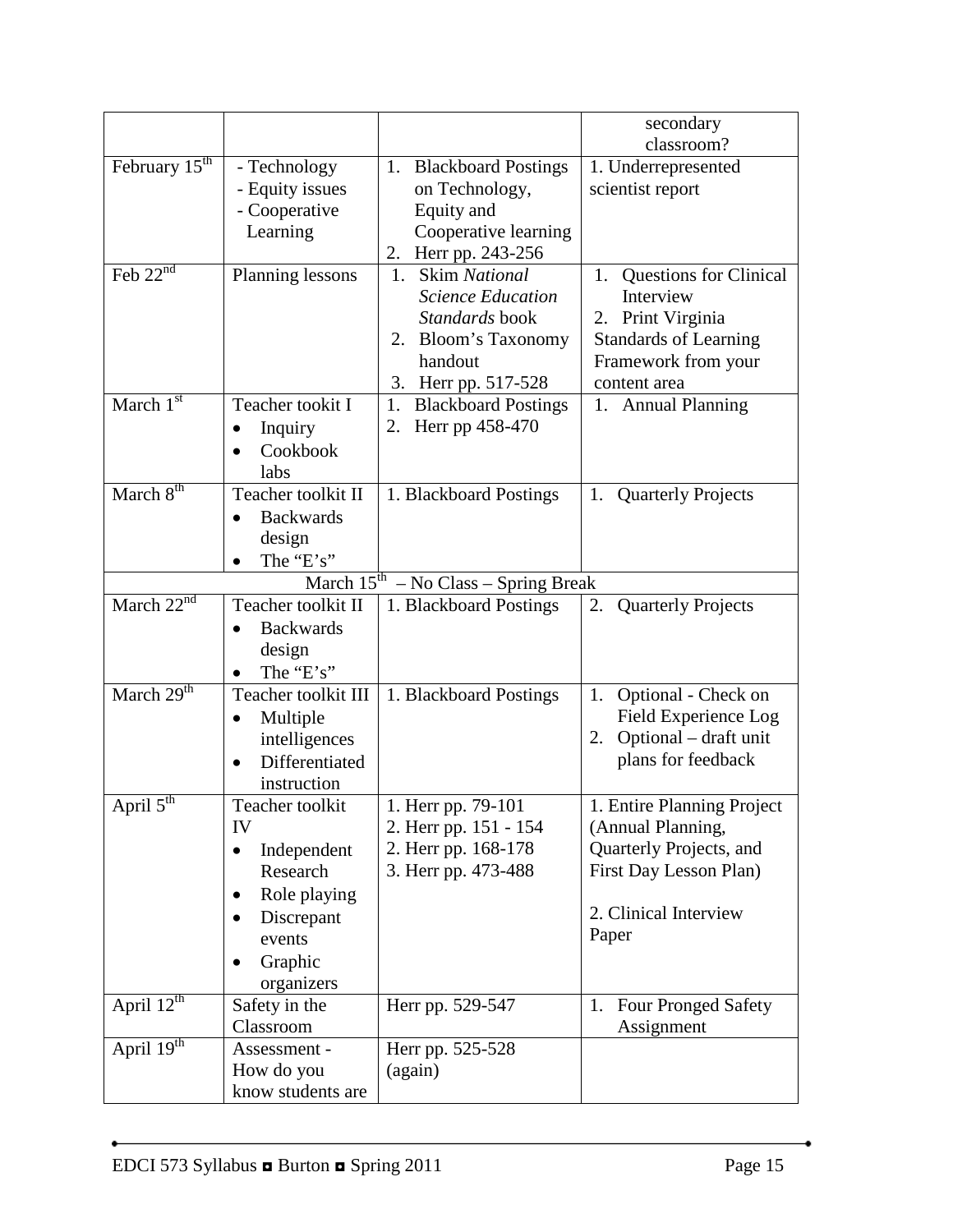|                            | learning?         |                            |
|----------------------------|-------------------|----------------------------|
| April $26^{\overline{th}}$ | Philosophy of     | 1. Optional $-$ draft unit |
|                            | teaching          | plans for feedback         |
|                            | Unit lesson       | 250-word philosophy        |
|                            | presentations     | of teaching for your       |
|                            |                   | unit plan                  |
| May $3^{rd}$               | Unit lesson       | 1. Unit Plans              |
|                            | presentations and | 2. Field Experience        |
|                            | reflection        | Report                     |
|                            |                   | 3. Microteaching Paper     |
| May $10^{th}$              | Unit lesson       |                            |
|                            | presentations (if |                            |
|                            | needed)           |                            |

\_\_\_\_\_\_\_\_\_\_\_\_\_\_\_\_\_\_\_\_\_\_\_\_\_\_\_\_\_\_\_\_\_\_\_\_\_\_\_\_\_\_\_\_\_\_\_\_\_\_\_\_\_\_\_\_\_\_\_\_\_\_\_\_\_\_\_\_\_\_\_\_\_\_\_

"Education is not a preparation for life; education is life itself." - John Dewey